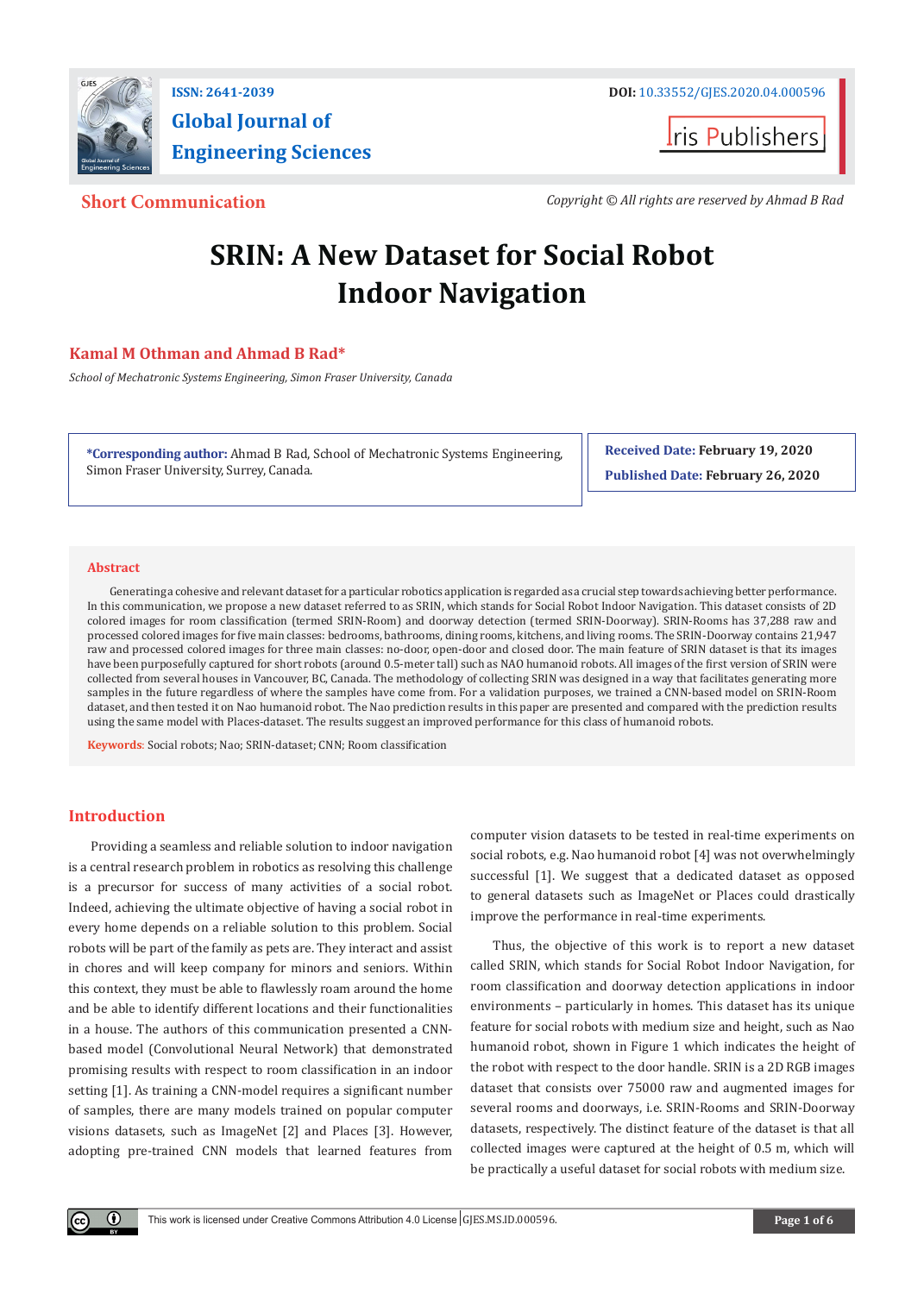

**Figure 1:** Nao robot's height with respect to the door handle.

The rest of the paper is organized as follows: Section 2 introduces related studies and presents different examples of robotics datasets as well as different examples of social robots with medium size. Next, we introduce the process of collecting SRIN dataset in section 3. We include some experiments and results in section 4 that demonstrates the superiority of SRIN to train CNN-model for robotics application and compare them with our previous reported results in [1]. We conclude the paper with additional remarks in section 5.

#### **Related Studies**

By and large, the performance of indoor robotic navigation tasks that employ general computer vision datasets has been rather poor [5,6]. To circumvent this shortcoming, robotics researchers have started developing their own dataset based on the robot's platform and its onboard sensors. We suggest that creating a robotspecific dataset improves the performance of navigation tasks. In [7], a dataset was acquired from a specific environment (only two locations of labs) using Pioneer and Virtual Me robots in which the camera is mounted in the height of 88 cm and 117cm, respectively. Although it is reported that 100-500 images per class for 17 classes were collected, the variety of the images was limited for the two main locations. The dataset of Robot@Home [5] is a collection of 83 timestamped observations obtained from a mobile robot equipped with 4 RGB-D cameras and a 2D laser for robotics mapping applications in indoor domestic environments. Autonomous Robot Indoor Dataset, ARID [6], is an object-centric dataset that was collected by RGB-D camera on a customized Pioneer mobile robot, in which the camera was mounted at a height of over m. The main objective of that study was to test and compare previous CNN performances to

recognize 51 objects using more than 6000 RGB-D image scenes. Another dataset referred to as AdobeIndoorNav [8] was collected for Deep Reinforcement Learning (DRL) robotics applications from 24 scenes. Each scene consisted of 3D reconstruction point cloud, 360 panoramic view from grid locations, and 4 different images in 4 different directions using sensors mounted on a Turtlebot mobile robot.

An affordable social robot in every home is one of the robotics researchers dreams in the near future. Such a robot most likely has a limited number of sensors, such as a monocular camera instead of a stereo camera or expensive 3D sensors. Such domestic social robots are probably medium sized and are the same height as domestic pets. There are already several types of mobile robots with a reasonable size in the market, i.e. less than 1 m. Among such robots are those with the average height of  $\sim$  0.6 m, such as Nao by Aldebaran [4], QRio by Sony [9,10], Zeno by Hanson Robotics [11,12], Manava by Diwakar Vaish in the labs of A-SET Training & Research Institutes [13], and DARwIn-OP by Dinnes Hong in Robotics and Mechanisms Laboratory [14,15]. There are also other class of robots which are a bit shorter, i.e. the average of 0.4 m, such as HOVIS [16] and Surena-Mini [17], or a bit taller, i.e. the average of 0.8m, such as Poppy [18]. However, there is no suitable dataset for this kind of robots that can be used to address houses' environments navigation tasks such as recognizing room classes. Furthermore, testing a pure learned CNN-based model that trained on an existing computer vision dataset, such as Places dataset, with a medium-sized robot-like Nao, gives an undesirable performance as shown in [1]. Therefore, we propose a new scene-centric dataset called SRIN, which stands for Social Robot Indoor Navigation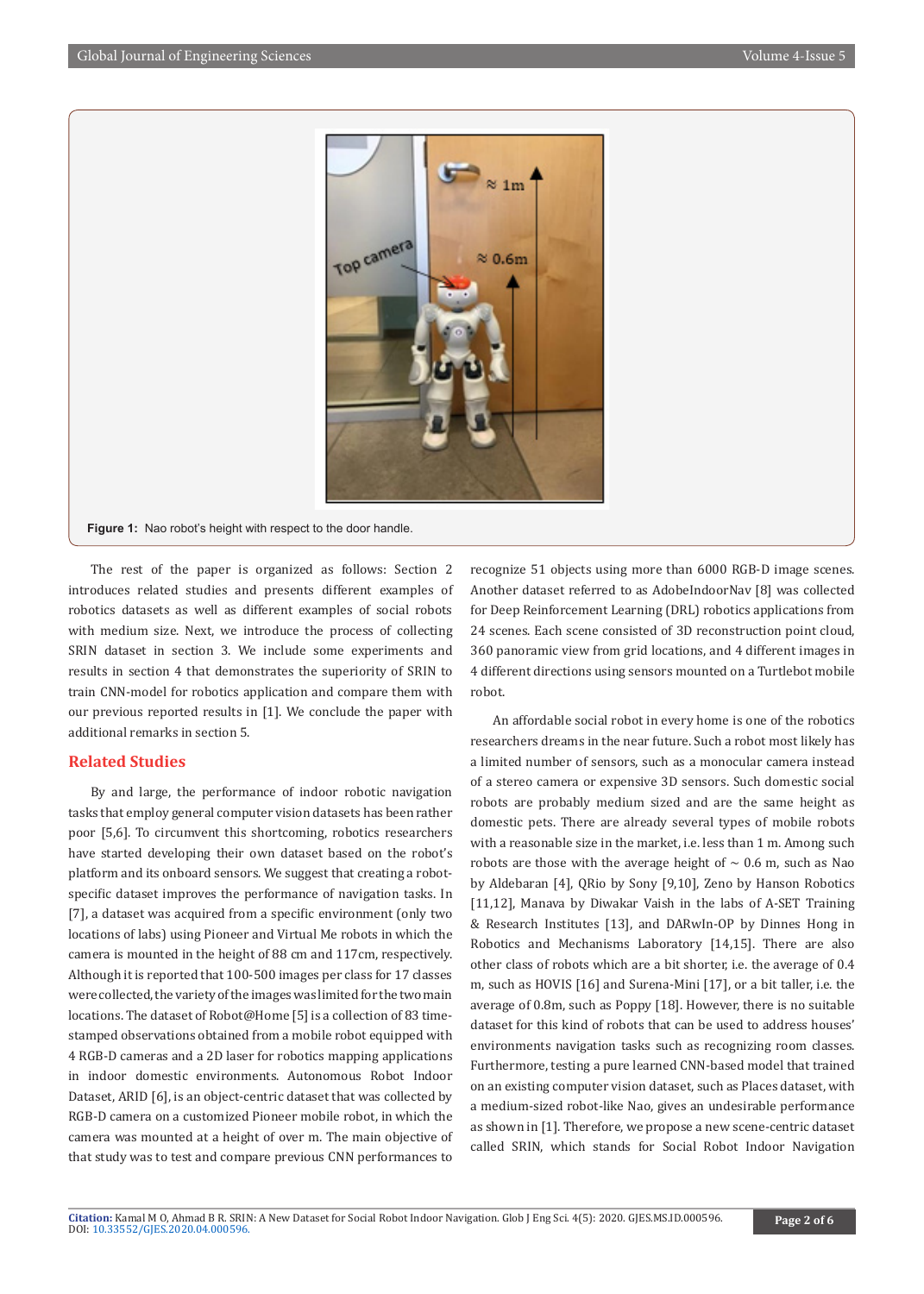dataset. This dataset has been collected to be employed for indoor navigation tasks on Nao humanoid robot or any other robot with a similar height.

# **Collecting Dataset Methodology**

The main feature of the RGB images of SRIN dataset is that all raw images were taken at a height of 0.5m above ground from several houses in Vancouver, BC. In order to generalize our work for any social robot similar to Nao as well as to simplify the process

of increasing dataset in future without depending on taking Nao to different houses, it was preferable to start taking images by personal cameras restricted to the condition of the 0.5m height. These images were used to train and validate a CNN-based model, then the trained model was tested on Nao robot in new environments. SRIN dataset contains +75000 of the raw and augmented images for several rooms and doorways, i.e. SRIN-Rooms and SRIN-Doorway datasets. The procedure of collecting and increasing this dataset has been done through three main steps as shown in Figure 2:



• Over 500 raw images of five rooms classes (bedroom, bathroom, dining room, kitchen and living room) and three doorway classes (open-door, closed door or no-door) were captured from seven different houses.

a. From each room, 5-8 images were collected with different scenes from different angles.

b. In front of each door, 5-9 images were collected with different scenes from different distances and angles.

c. If the room had a window, then more images were taken during the day, based on the sun light, and the night, based on the house's lights.

d. All raw images were resized to a resolution of 256 × 256.

Each image was flipped and changed with Gaussian noise separately using OpenCV libraries. Therefore, the number of images was tripled.

An aggressive augmentation process using Keras API [19] was applied on all images, creating the new dataset. This augmentation includes a random combination of rotation, width shift, height shift, shear range, zoom range and channel shift range.

SRIN dataset has several unique characteristics among which are: images are captured from the view of short robots as opposed to humans' view; and the dataset allows other researchers add images from indoor homes of different countries, cultures, etc. The criteria are also basic as it required only RGB images from different layouts form different rooms in a home. Figure 3 provides clarification of how the SRIN's content has been further processed by showing a raw image and its associated processed and augmented images per category.

#### **Experiments and Results**

In this section, we present the superiority of training the CNNbased model using SRIN dataset, i.e. let's call it CNN-SRIN, over Places dataset for indoor robotic applications. We present the validation accuracy, then test the trained model on real-time experiments with Nao robot. For appropriate validation and comparison, we applied the same CNN training process, via the concept of transfer learning as shown in Figure 4 and explained in detail in [1], with only SRIN-Rooms dataset for training the model. Then both CNN-SRIN results and CNN with places results in [1] have been compared with each other. The number of room samples in SRIN-Room dataset was 37288 images divided as follow: [bathrooms: 7538, bedrooms: 7634, dining rooms: 7561, kitchen: 7185, living rooms: 7370]. 20% of images of each class have been used for validation. Thus, the total images for training were 29832 samples, while 7456 samples were employed for validation.

As mentioned in [1], training the CNN model using places dataset for room classification problem was accomplished through two stages, see Figure 4. First stage was the training of the classifier part, i.e. fully connected network, while the feature extractor part, i.e. VGG16, was frozen, which implies that all their weights were non-trainable. The average of validation accuracy of this stage could not increase beyond 87%. In order to improve the performance, we added the second stage whereby the whole model was trained, i.e. both the feature extractor and the classifier parts. The validation accuracy reached to 93.29% after around 8:35 hours of training process on Graham cluster provided by Compute Canada Database [20]. Interestingly, training CNN-SRIN reached a validation accuracy of 97.3% after 1:32 hours of applying only the first stage of CNN transfer learning that is shown in Figure 4. Therefore, there was no need to go through the second stage.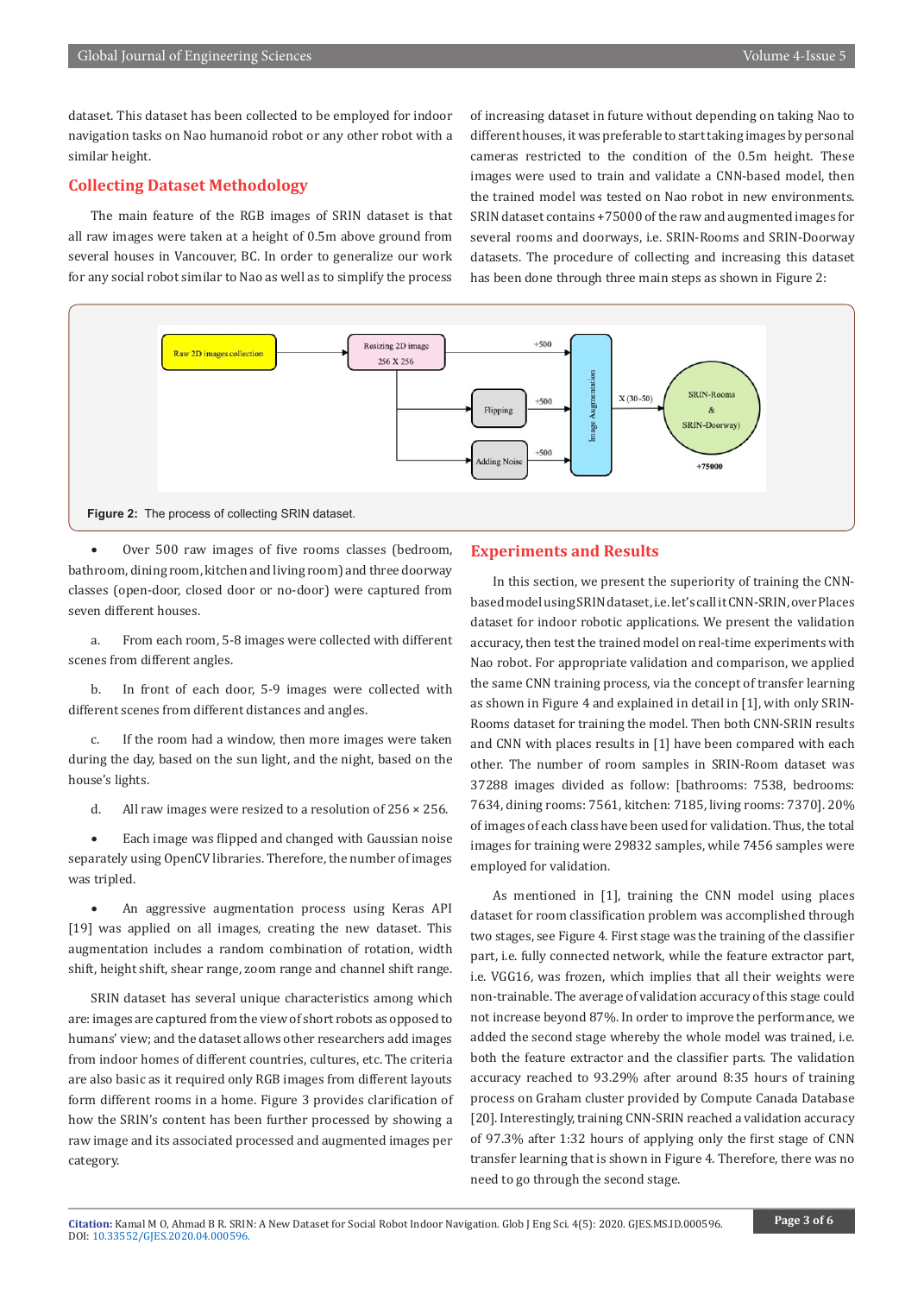



As real-time experiments with Nao was our main concern, we tested the trained CNN-SRIN model on the same Nao images from [1]. Figure 5 shows some examples of Nao images from real-time experiments. Table 1 shows the comparison results of rooms predictions on Nao images for both trained models, i.e. CNN with places dataset and CNN-SRIN. All results are shown as a confusion matrix for each class. Each model gives the top-1 and top-2 predictions, in which the top-2 is the results of the false prediction from top-1 results. As it is obvious in the last column of Table 1, the overall correct prediction from top-1 and top-2 of CNN-

1 All samples and python codes can be downloaded from the author's GitHub page via this link: <https://github.com/KamalOthman/SRIN-Dataset.git>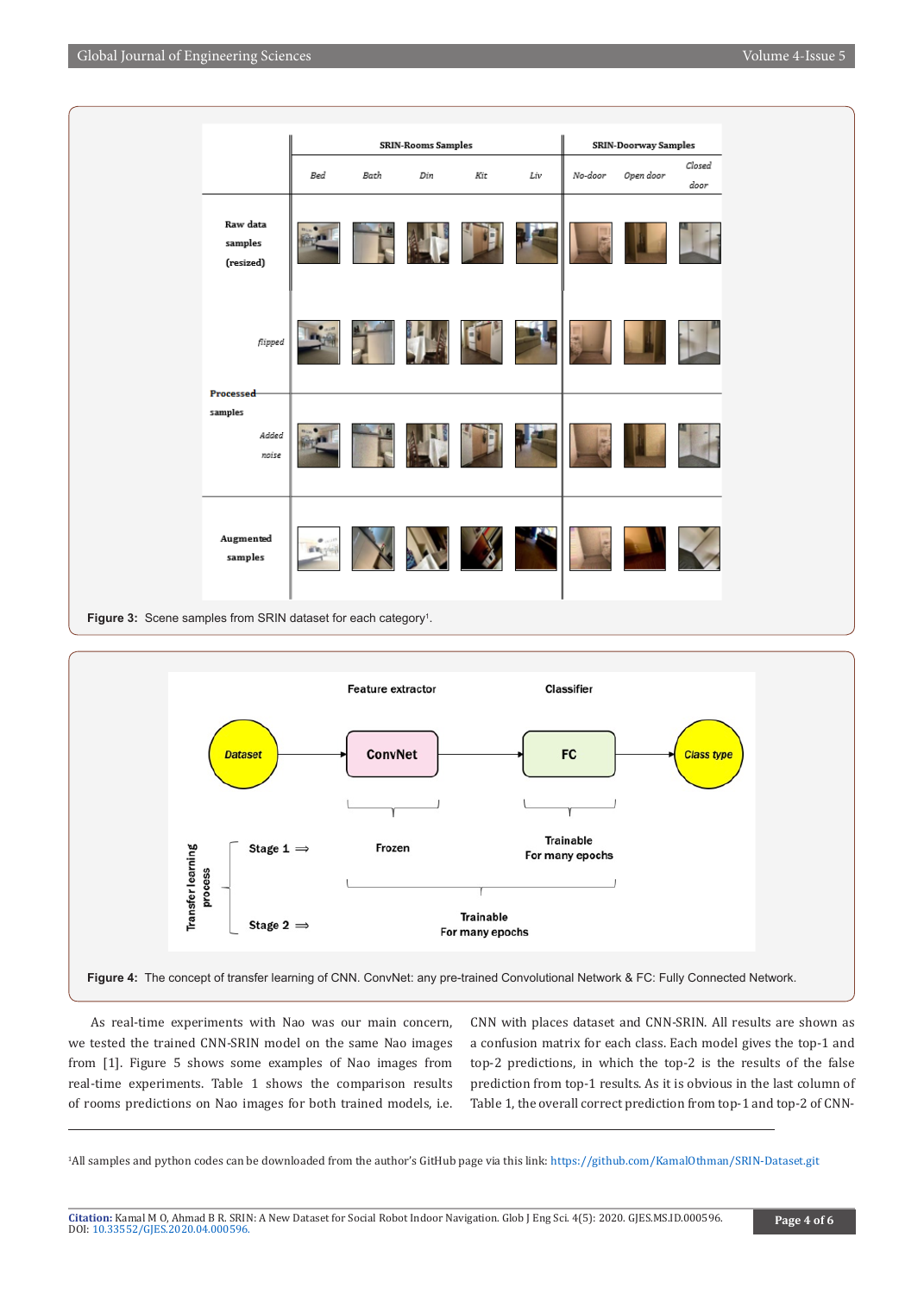SRIN outperformed the CNN model with Places. Four room classes attained 100% correct prediction in top-2 results. We believe that with increasing the SRIN dataset in future, the prediction of top-1 for real-time experiments on Nao shall be improved as well.



**Figure 5:** Scene examples of Nao during real-time experiments<sup>2</sup>.

**Table 1:** Comparison Results: confusion matrix of each class with top1 & top2 predictions for both models (CNN with places & CNN-SRIN) on a Nao Robot.

| CNN-Room Classification with Places Dataset (from previous work [1]) |      |          |                |              |                |                |                |               |                  |                  |              |                |                 |                |                |                          |           |
|----------------------------------------------------------------------|------|----------|----------------|--------------|----------------|----------------|----------------|---------------|------------------|------------------|--------------|----------------|-----------------|----------------|----------------|--------------------------|-----------|
| TOP1                                                                 |      | # images | Bath           | Bed          | Din            | Kit            | Liv            | $\frac{0}{0}$ | TOP <sub>2</sub> | # FALSE          | Bath         | Bed            | Din             | Kit            | Liv            | $\frac{0}{0}$            | Overall % |
|                                                                      | Bath | 12       | 12             |              |                |                |                | 100           |                  | $\mathbf{0}$     |              |                |                 |                |                | $\overline{\phantom{a}}$ | 100       |
|                                                                      | Bed  | 13       | $\overline{4}$ | 9            |                |                |                | 69            |                  | $\overline{4}$   |              | $\overline{4}$ |                 |                |                | 100                      | 100       |
|                                                                      | Din  | 6        | 2              |              | $\overline{4}$ |                |                | 67            |                  | 2                |              | $\mathbf{1}$   | $\mathbf{1}$    |                |                | 50                       | 83.3      |
|                                                                      | Kit  | 13       | 10             |              |                | $\overline{2}$ | $\mathbf{1}$   | 15            |                  | 11               | $\mathbf{1}$ | 4              |                 | 6              |                | 55                       | 61.5      |
|                                                                      | Liv  | 12       | $\overline{4}$ | 2            |                |                | 6              | 50            |                  | 6                |              | 2              | $\mathbf{1}$    |                | $\overline{3}$ | 50                       | 75        |
| <b>CNN-Room Classification with SRIN Dataset</b>                     |      |          |                |              |                |                |                |               |                  |                  |              |                |                 |                |                |                          |           |
| TOP1                                                                 |      | # images | Bath           | Bed          | Din            | Kit            | Liv            | $\frac{0}{0}$ |                  | # FALSE          | Bath         | Bed            | Din             | Kit            | Liv            | $\frac{0}{0}$            | Overall % |
|                                                                      | Bath |          |                |              |                |                |                |               |                  |                  |              |                |                 |                |                |                          |           |
|                                                                      |      | 12       | 12             |              |                |                |                | 100           |                  | $\boldsymbol{0}$ |              |                |                 |                |                | $\overline{\phantom{a}}$ | 100       |
|                                                                      | Bed  | 13       |                | 12           |                |                | $\mathbf{1}$   | 92            | TOP2             | $\mathbf{1}$     |              | $\mathbf{1}$   |                 |                |                | 100                      | 100       |
|                                                                      | Din  | 6        |                |              | $\overline{2}$ |                | $\overline{4}$ | 33            |                  | $\overline{4}$   |              |                | $4\overline{ }$ |                |                | 100                      | 100       |
|                                                                      | Kit  | 13       | 6              | $\mathbf{1}$ | $\mathbf{1}$   | 3              | 2              | 23            |                  | 10               |              | $\mathbf{1}$   | $\mathbf{1}$    | 5 <sup>5</sup> | 3              | 50                       | 61.5      |

#### **Discussion**

As this work was concerned about the practical performance on a medium-sized mobile robot, i.e. Nao, Table 1 provided the promising practical results of SRIN dataset. Let us discuss the CNN-SRIN results based on the type of rooms. The "bathroom" is the most class with its unique features in its scenes in which the CNN-Room models (with Places and SRIN) predict 100% correctly in top1. Similarly, the "bedroom" is considered as a unique class that both CNN-models were able to get the 100 % correct predictions in top2. However, CNN-SRIN was much better in top1 results as it predicts 92.3% comparing to the 69.2% of CNN with Places. Next, despite the low percentage of CNN-SRIN prediction for the "dining room" and "living room" in top1, both classes were reached up to 100% in top2 results which is considered a huge improvement

compared to their results of CNN with Places. The most arguable class is the "kitchen". As discussed in [1], the robot captured the cabinets and drawers rather than capturing the top view of stoves or other appliances. Thus, first predictions of CNN with Places were mostly bathrooms instead of kitchens. However, we consider this case was improved with CNN-SRIN from two perspectives. The first perspective is that the top1 percentage raised from 15.4% to 23.1% although they are quite low. The second perspective is that the number of first predictions as "bathroom" were less than CNN with places, which means the CNN-SRIN model learned different features. While, both models were reached the same percentage in the top2 results. The questions now are how can practically top1 results be improved and how can the robot make a decision based on top1 results? First, we believe that with increasing the SRIN

<sup>2</sup> All Captured images by Nao were saved and added to the same project in this link:<https://github.com/KamalOthman/SRIN-Dataset.git>